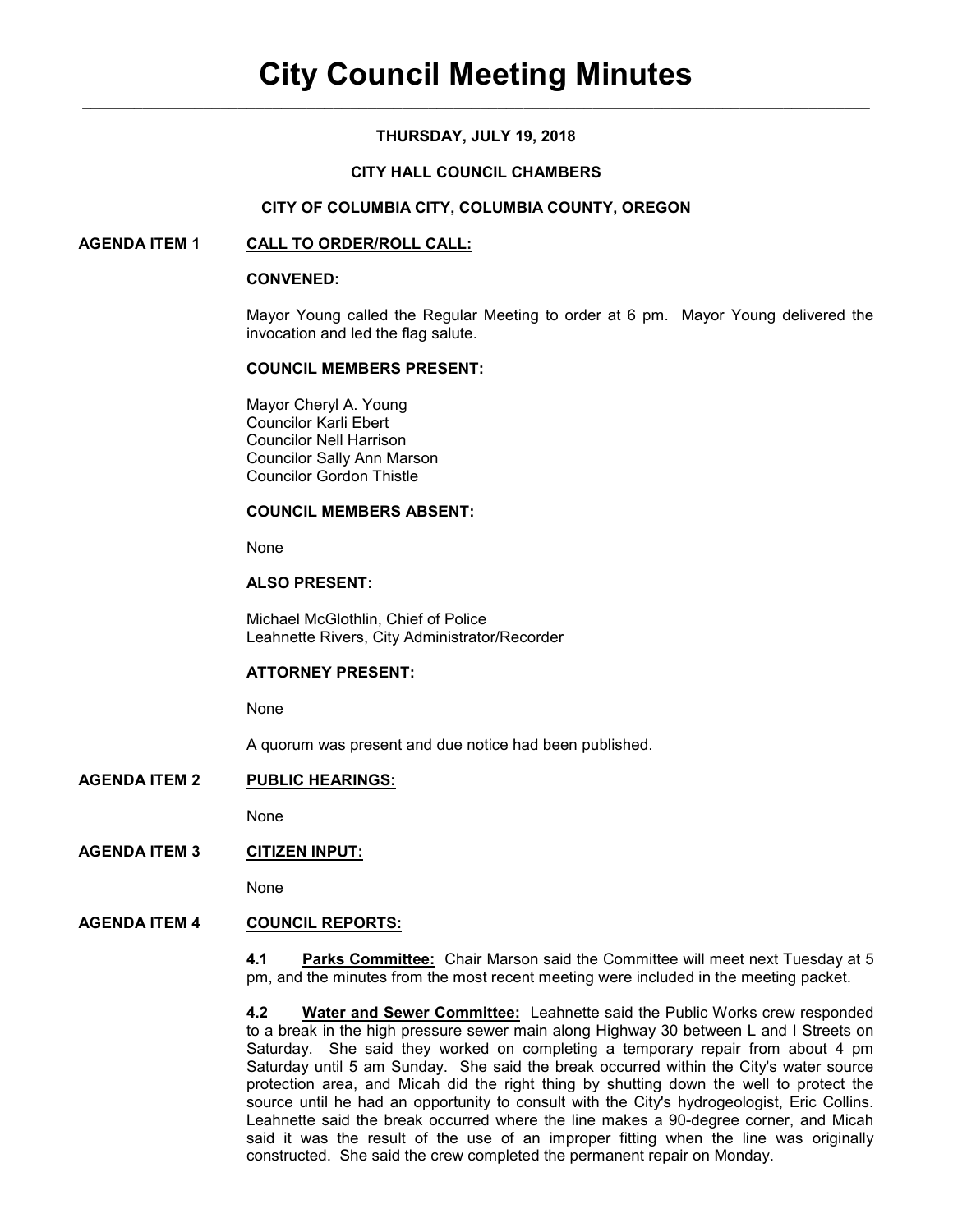- **4.3 Street Committee:** No report.
- **4.4 Audit Committee:** No report.

**4.5 Hazard Mitigation Planning Group:** Member Ebert said the Hazard Mitigation Planning Group will meet on July 30.

**4.6 Other Reports:** None.

### **AGENDA ITEM 5 CONSENT AGENDA:**

- **5.1 Minutes of the Regular City Council Meeting on June 7, 2018.**
- **5.2 Minutes of the Special City Council Meeting on June 13, 2018.**
- **5.3 Minutes of the Regular City Council Meeting on June 21, 2018.**
- **5.4 Minutes of the Special City Council Meeting on June 28, 2018.**

**5.5 Bills paid with check numbers 31109 through 31189 during the month of June 2018.**

**5.6 Activities report from the City Administrator.**

**5.7 Ratify application for Temporary Use of an Annual License for the DAR's Michael Allen Harrison Concert as applied for by Stansbury Management, Inc.**

MOVED (MARSON), SECONDED (HARRISON) AND CARRIED UNANIMOUSLY BY ROLL CALL VOTE TO APPROVE THE CONSENT AGENDA.

## **AGENDA ITEM 6 UNFINISHED BUSINESS:**

None.

### **AGENDA ITEM 7 NEW BUSINESS:**

### **7.1 Application for an Exception Permit for Boat Storage in City Right-of-Way: Exception Permit as applied for by Stanley and Peggy Meek of 1805 Sixth Street.**

MOVED (MARSON), SECONDED (HARRISON) AND CARRIED UNANIMOUSLY TO DENY THE APPLICATION BECAUSE THE STORAGE CANNOT BE MAINTAINED SIX FEET FROM THE EDGE OF THE STREET PAVEMENT, WHICH IS A REQUIREMENT.

It was the consensus of the Council that staff be instructed to refuse to accept applications that fall short of meeting each of the minimum requirements established for an exception permit.

#### **7.2 Request to Abate Weeds: Request from the City Administrator for authorization to abate noxious weeds on properties located at 1715 Second Street, 2205 Second Street and 1515 Sixth Street.**

MOVED (EBERT), SECONDED (THISTLE) AND CARRIED TO AUTHORIZE THE ABATEMENT OF WEEDS ON PROPERTIES LOCATED 1715 SECOND STREET, 2205 SECOND STREET AND 1515 SIXTH STREET. Councilor Marson abstained from voting.

**7.3 Council Bill No. 18-858; Resolution No. 18-1223-R: A Resolution adopting Financial Management Procedures for the City of Columbia City, Oregon; rescinding Resolution No. 17-1202-R.** 

MOVED (THISTLE), SECONDED (EBERT) AND CARRIED UNANIMOUSLY TO ADOPT COUNCIL BILL NO. 18-858.

**7.4 Council Bill No. 18-859: A Resolution adopting an amendment to the City of Columbia City Personnel Policies and Procedures Manual dated April 18, 2002.**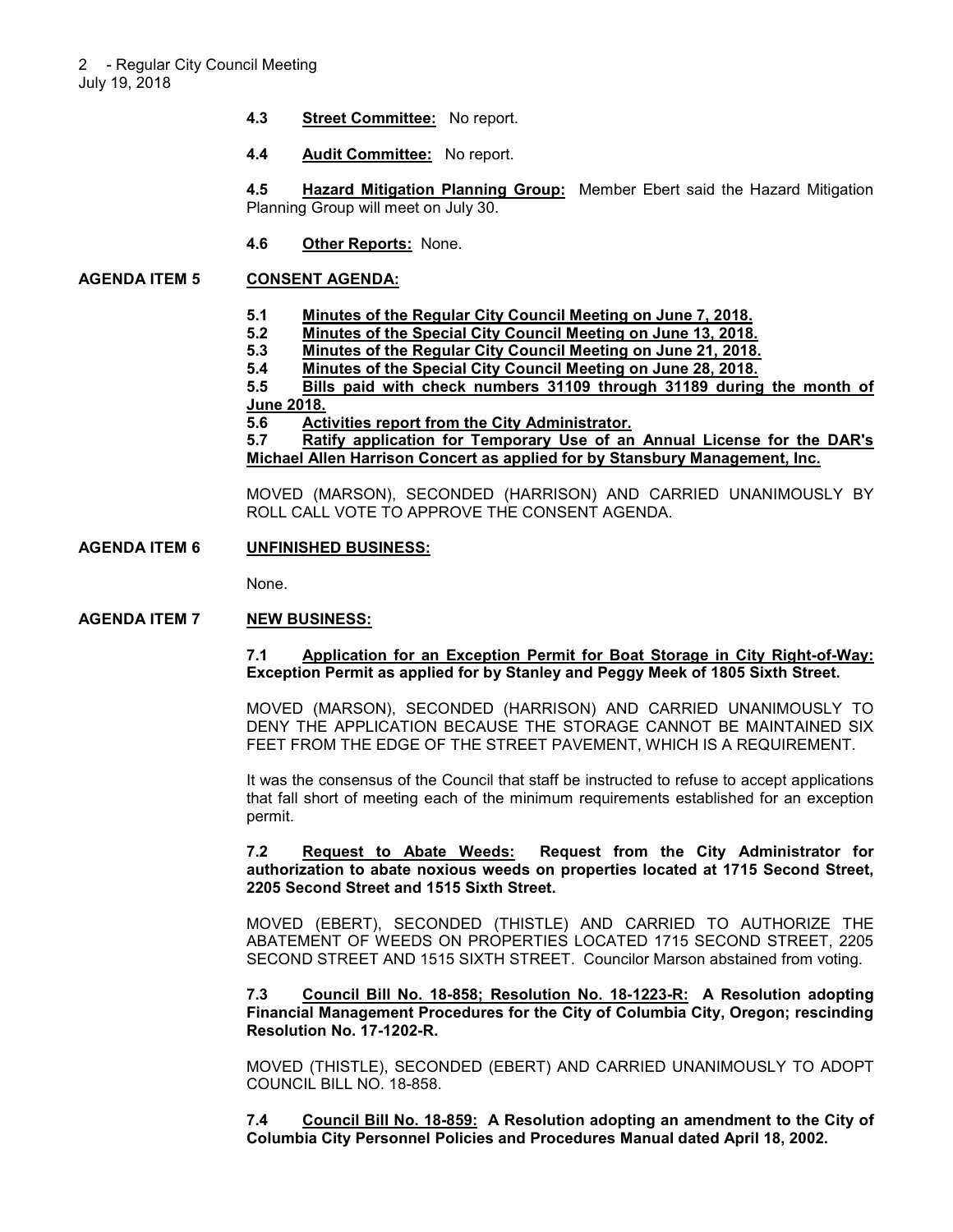Councilor Ebert questioned the qualifying dependents listed under the Medical Insurance benefit description. After further review, Leahnette said she'd like to do some research and get back to the Council regarding the qualifying dependents description, and Council action on Council Bill No. 18-859 was postponed.

With regard to Council Bill No. 18-859, Leahnette explained that staff recommends a change to the number of hours an employee must work in order to be eligible for insurance benefits. She said currently, all regular employees working over 32 hours per month qualify for full benefits for themselves and their dependents, which are 100% funded by the City. She said staff recommends reducing the number of hours to 20 hours per month, and requiring all employees working under 40 hours per week to pay a pro rata share of the benefit costs. She said staff believes that offering the pro rata benefits package may improve our applicant pool during upcoming hiring processes.

Leahnette said staff also recommends changing the City's meal reimbursement process. She said currently we require the submittal of meal receipts, which is tedious and time consuming. She said staff recommends switching to set per diem rates for travel.

Leahnette noted that the proposed effective date for Council Bill No. 18-859 is January 1, 2019, which is the start date for the next insurance benefit year. However, she said the Request for Coverage for the 2019 insurance benefits is due July 27, 2018, so staff needs to know if the Council supports the recommended change to a pro rata benefit package for regular employees working less than 40 hours per week but at least 20 hours per week.

MOVED (EBERT), SECONDED (THISTLE) AND CARRIED UNANIMOUSLY TO APPROVE THE RECOMMENDATION TO OFFER A PRO RATA BENEFIT PACKAGE TO EMPLOYEES WORKING LESS THAN 40 HOURS PER WEEK BUT AT LEAST 20 HOURS PER WEEK.

### **AGENDA ITEM 8 OTHER BUSINESS:**

**League of Oregon Cities (LOC) Legislative Priorities:** The Council reviewed the LOC priorities and came up with the following recommendations: Highest priority:

- Beer and Cider Tax Increase
- **Nental Health Investment**
- Permanent Supportive Housing Investment
- Third Party Building Inspection.

Lowest priority:

- Lodging Tax Definition Broadening
- Safe Routes to School Match<br>Speed Cameras
- Speed Cameras

**Police Department Update:** Chief McGlothlin said C-COM's recent change in CAD systems continues to delay his access to the statistical information he needs to complete his monthly reports. He reported that the Department's newest Reserve Officer is currently in remedial firearms training to brush up his firearms skills.

**Street Light Rate Increase:** The Council reviewed information from the Columbia River PUD about a 25% increase in the rates the City pays for street lights effective July 1, 2018, and questioned whether or not the City should move towards installing new LED light fixtures throughout the City. Leahnette said this is a topic the City Council should visit in the future, but suggested they hold off to see what continues to happen with fixture costs and monthly rates. She also suggested the Council take a close look at the LED light to see if they actually like it, and ask Tim Lammers to visit with them about the topic.

**AGENDA ITEM 7 NEW BUSINESS (continued):**